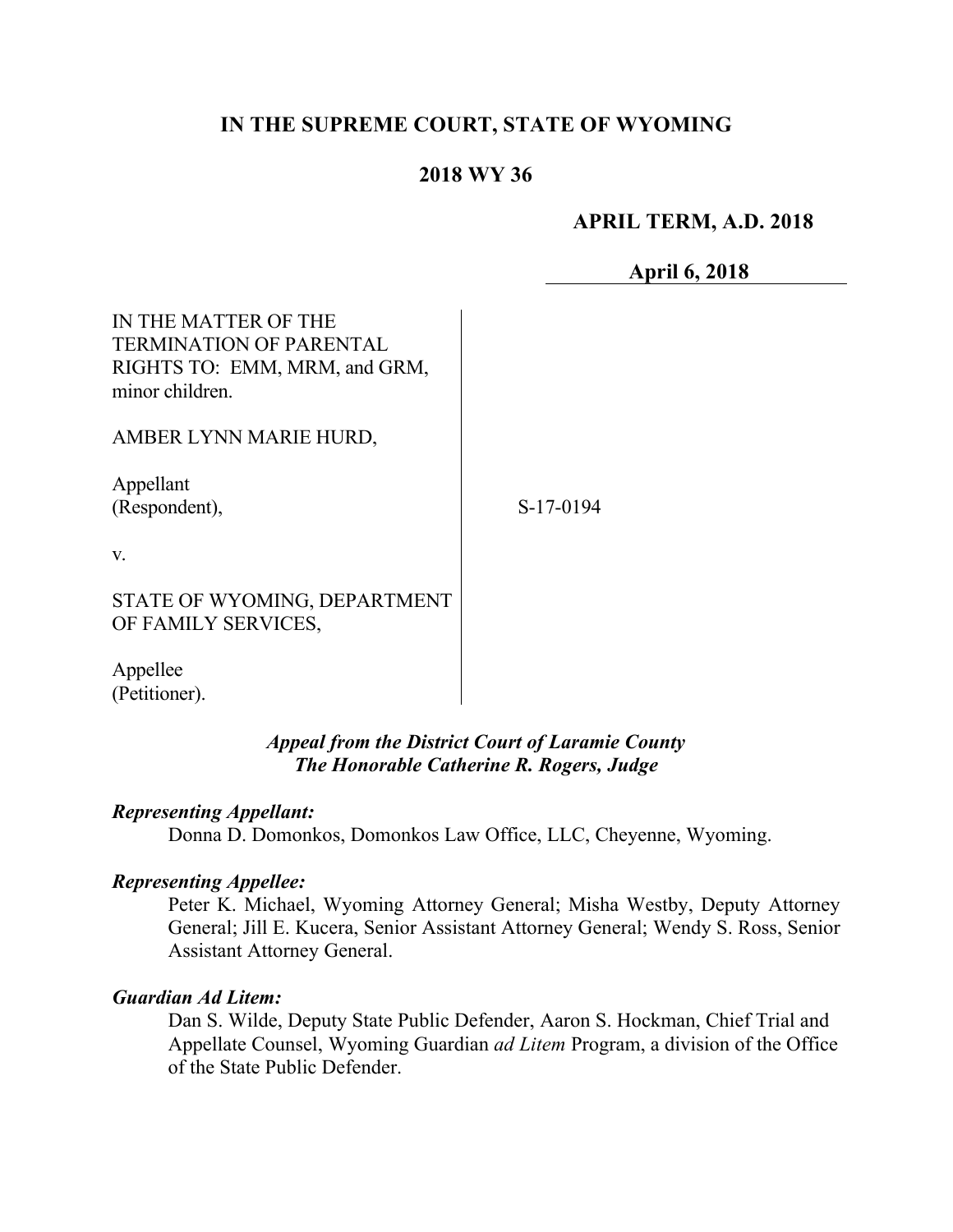#### *Before BURKE, C.J., and HILL\*, DAVIS, FOX, and KAUTZ, JJ.*

*\*Justice Hill retired from judicial office effective February 17, 2018, and pursuant to Article 5, § 5 of the Wyoming Constitution and Wyo. Stat. Ann. § 5-1-106(f) (LexisNexis 2017), he was reassigned to act on this matter on February 20, 2018.*

**NOTICE: This opinion is subject to formal revision before publication in Pacific Reporter Third. Readers are requested to notify the Clerk of the Supreme Court, Supreme Court Building, Cheyenne, Wyoming 82002, of any typographical or other formal errors so that correction may be made before final publication in the permanent volume.**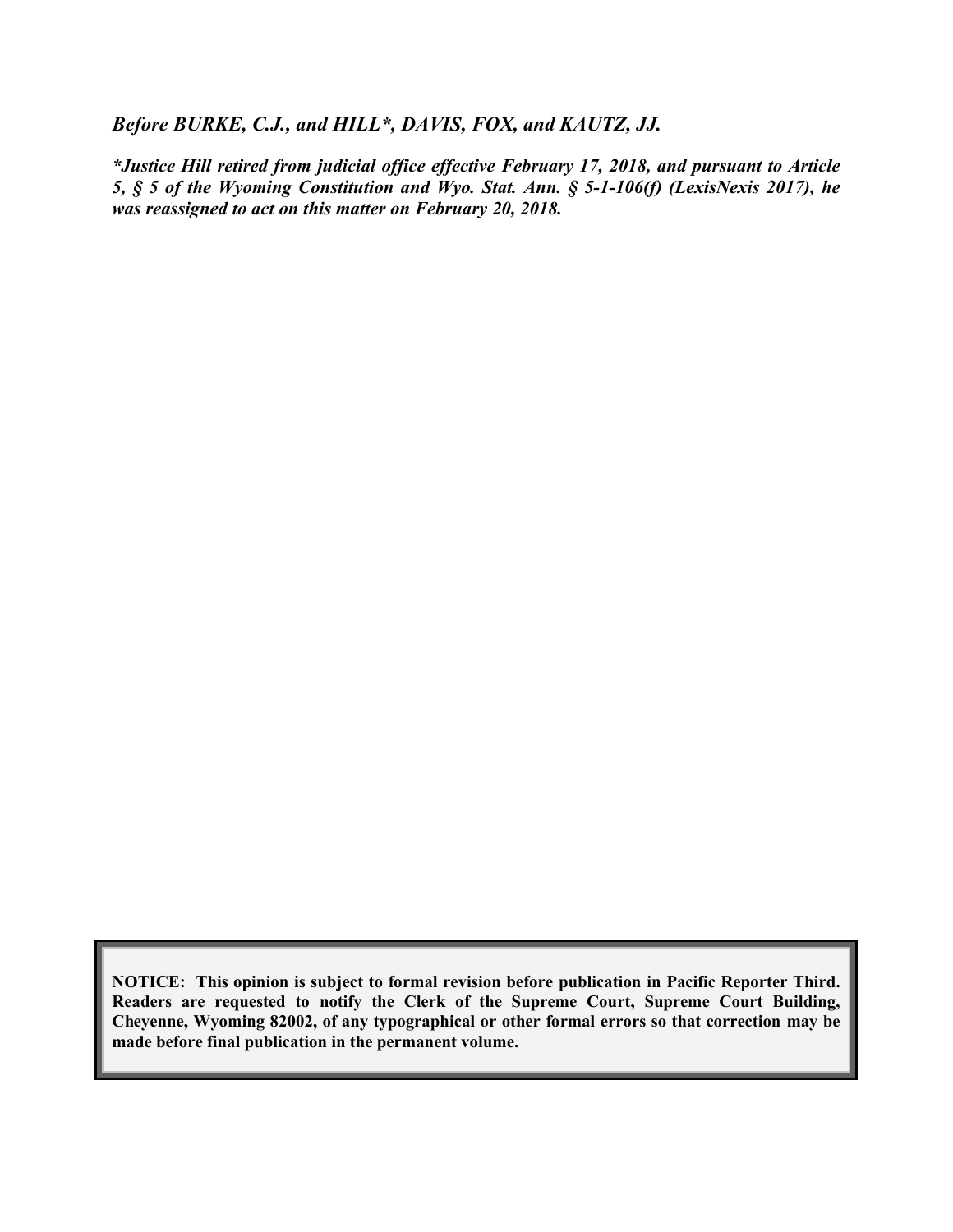### **FOX, Justice.**

[¶1] Amber Lynn Marie Hurd (Mother) did not respond to the petition of the Department of Family Services (DFS) to terminate her parental rights within 20 days after service. Upon the application of DFS, the clerk of court entered default against Mother. Approximately four months after being served, Mother filed a motion to set aside the entry of default. Mother appeals the district court's denial of her motion. We affirm.

### *ISSUE*

[¶2] We rephrase Mother's single issue as follows: Did the district court abuse its discretion when it determined that Mother had not shown good cause to set aside the entry of default?

# *FACTS*

[¶3] Mother is the natural mother of three children, born in 2008, 2009, and 2011, who have spent the majority of their lives in the care and custody of others. In June 2014, after nearly three years in the guardianship of their grandmother, the children returned to Mother's full-time care. The next month, DFS received a report that Mother and her boyfriend were physically abusing the children and forcing them to stay in a bedroom without food, water, or access to a bathroom. DFS visited Mother's residence and observed severe bruising on two of the children and a paddle on which "A\*\* Beater" and the children's names were written. On August 1, 2014, the juvenile court placed the three children in custody of DFS and thereafter adjudicated Mother as having neglected the children. In a separate proceeding in district court, Mother was convicted of felony child abuse and, after failing to meet the conditions of her probation, was incarcerated at the Wyoming Women's Center.

[¶4] In March 2016, DFS initiated this case by filing in district court a Petition for Termination of Parental Rights against Mother and the fathers of the children.<sup>1</sup> DFS personally served the petition and summons on Mother at the Wyoming Women's Center on March 22, 2016. Mother did not file a responsive pleading or otherwise defend the petition within 20 days and, upon DFS's application, the clerk of court entered default against Mother on April 12, 2016. The following week, the district court issued an order setting a default hearing. Copies of the application for entry of default, the entry of default, and the order setting the default hearing were served on Mother by mail.

  $1$  Neither of the fathers responded to the petition, and the district court subsequently terminated their parental rights by default judgment.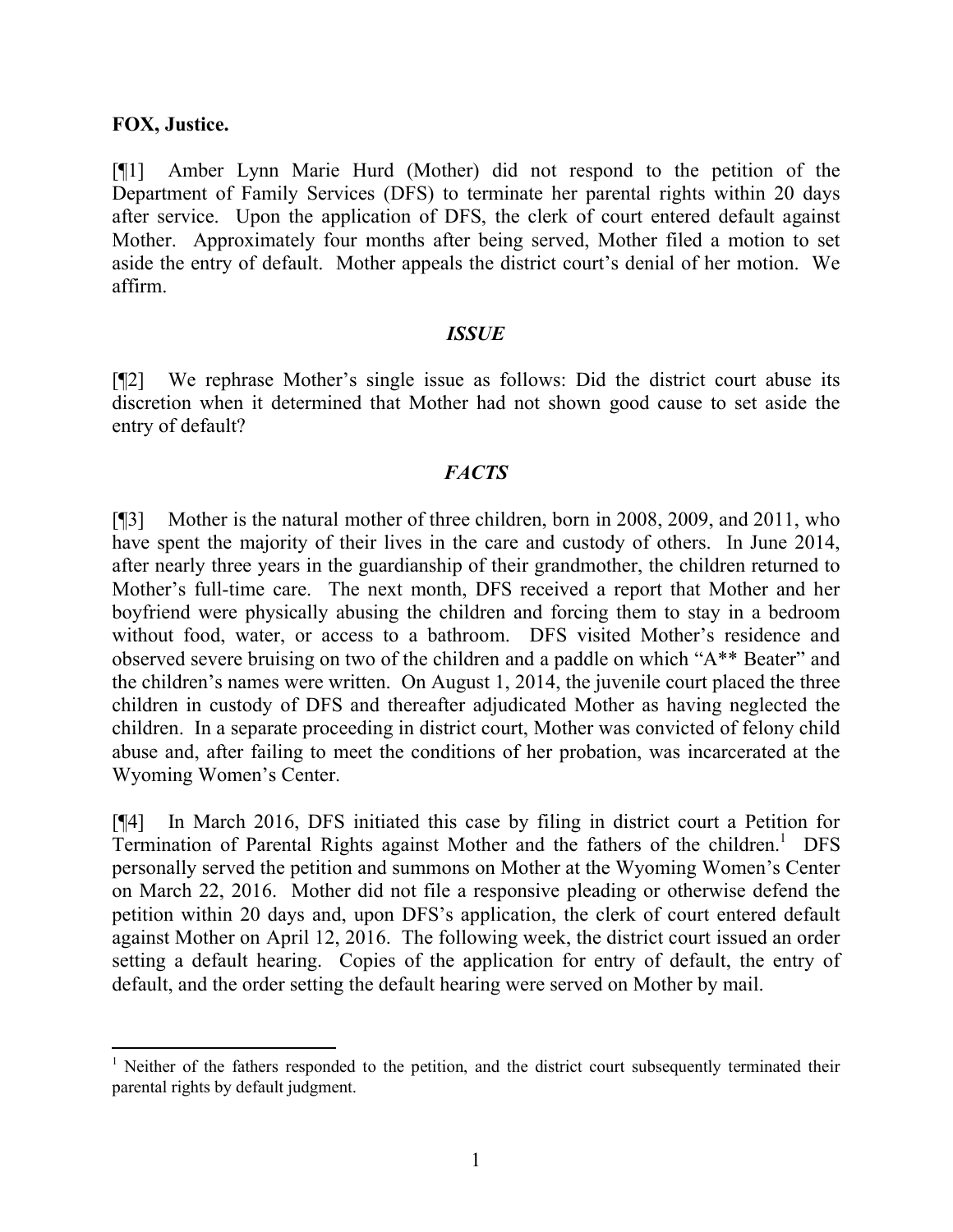[¶5] Mother first responded to the termination petition approximately four months after it was personally served on her. In July 2016, Mother mailed letters to the district court and to counsel for DFS asking that the case be put "on hold" and that she be provided court-appointed counsel. The district court vacated the default hearing and provided to Mother the paperwork necessary to obtain court-appointed counsel. Shortly thereafter, Mother's court-appointed attorney entered her appearance, filed a response to the termination petition, and filed a motion to set aside the entry of default.

[¶6] The district court held a hearing on the motion to set aside the entry of default. Mother testified that, prior to receiving the termination petition, the juvenile court had changed the permanency plan from reunification to adoption. Mother stated that she assumed the termination petition was part of the juvenile case. Further, she believed (incorrectly) that she was still represented by counsel in that case. Regardless, upon receiving the termination petition in March 2016, Mother did not attempt to contact her former attorney until July 2016. 2

[¶7] The district court found that Mother did not present good cause to set aside the entry of default and denied Mother's motion. After a default evidentiary hearing, the district court terminated Mother's parental rights. Mother timely perfected this appeal.

# *STANDARD OF REVIEW*

[¶8] "A district court's determination as to whether good cause exists to set aside an entry of default lies within its sound discretion." *In re HLL*, 2016 WY 43, ¶ 32, 372 P.3d 185, 192 (Wyo. 2016) (citing *In re ARW*, 2015 WY 25, ¶ 17, 343 P.3d 407, 412 (Wyo. 2015)). "We will not disturb that decision unless the district court abused its discretion and was clearly wrong." *Id.* (citations omitted).

> Judicial discretion is made up of many things, including conclusions drawn from objective criteria. It means exercising sound judgment as to what is right under the circumstances, and not acting arbitrarily or capriciously. *Multiple Resort Ownership Plan, Inc.* [*v. Design-Build-Manage, Inc.*, 2002 WY 67], ¶ 10, 45 P.3d [647,] 651 [(Wyo. 2002)]. As the proponent of the motion, Mother had the burden of proving that she is entitled to relief. *In re ARW*, ¶ 17, 343 P.3d at 412.

 <sup>2</sup> Although Mother testified that she had tried to contact her former attorney, these attempts occurred prior to receiving the termination petition.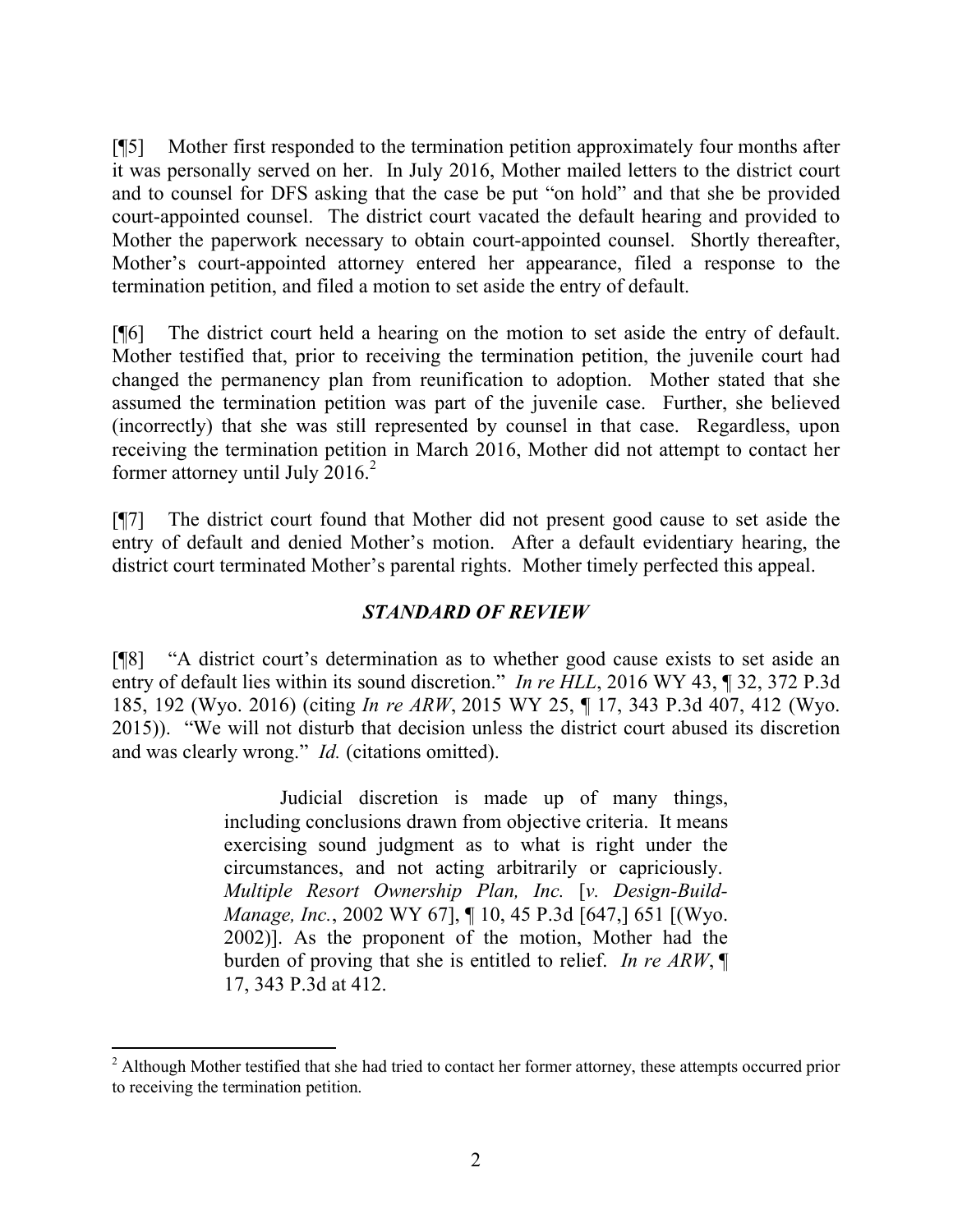# *DISCUSSION*

[¶9] Mother contends that the district court's analysis—a three-factor test applied in civil actions to determine whether a defendant has shown "good cause" to set aside default—was unfairly applied in the context of a proceeding for the termination of parental rights. Mother argues that the first factor of the test, prejudice to the plaintiff, will "always" be found in termination of parental rights cases, and therefore the factor test "will never allow an entry of default to be set aside."

[¶10] The grounds to set aside the entry of default in a termination of parental rights case are well established. Because a termination of parental rights proceeding is a civil matter, the Wyoming Rules of Civil Procedure apply. *In re HLL*, 2016 WY 43, ¶ 22-24, 372 P.3d at 189-90 (citing Wyo. Stat. Ann. § 14-2-312). Under W.R.C.P. 55(c), an entry of default may be set aside for "good cause." "Good cause for setting aside an entry of default, pursuant to [W.R.C.P.] 55(c), is to be found in the justifications for relief from a final judgment articulated in [W.R.C.P.] 60(b)." *In re HLL*, ¶ 34, 372 P.3d at 192 (quoting *Fluor Daniel, Inc. v. Seward*, 956 P.2d 1131, 1134 (Wyo. 1998)); *see also In re ARW*, 2015 WY 25, ¶ 18, 343 P.3d at 412. W.R.C.P. 60(b)(1) allows a court to "relieve a party or its legal representative from a final judgment, order, or proceeding for [among other things] . . . excusable neglect." "[D]emonstrating excusable neglect is not a light burden, because that standard is intended to address certain unavoidable crises in life, such as genuine emergencies like death, sickness, or other unfortunate situations in which a reasonably prudent person might have exhibited the same behavior under similar circumstances." *In re HLL*, ¶ 35, 372 P.3d at 192 (citing *RDG Oil & Gas, LLC v. Jayne Morton Living Tr.*, 2014 WY 102, ¶ 14, 331 P.3d 1199, 1202 (Wyo. 2014)).

[¶11] In exercising its discretion, a trial court must consider three factors when resolving a motion to set aside the entry of default: "(1) whether the plaintiff will be prejudiced; (2) whether the defendant has a meritorious defense; and (3) whether culpable conduct of the defendant led to the default." *In re HLL*, 2016 WY 43, ¶ 36, 372 P.3d at 192 (citing *RDG Oil & Gas, LLC*, ¶ 14, 331 P.3d at 1202).

[¶12] As to the first factor, Mother contends that "there will now always be prejudice to [DFS] in parental rights termination cases because of this Court's holding in [*In re HLL*]," and therefore the factor test "will never allow an entry of default to be set aside." Mother's contention is incorrect. In *In re HLL*, as here, the children had been in the custody of DFS for approximately two years, and the mother of the children had failed to respond to the termination petition for over three months. 2016 WY 43, ¶ 10-14, 372 P.3d at 188. There, we held that the district court reasonably found that DFS would be prejudiced by the delay to its permanent placement of the children if the entry of default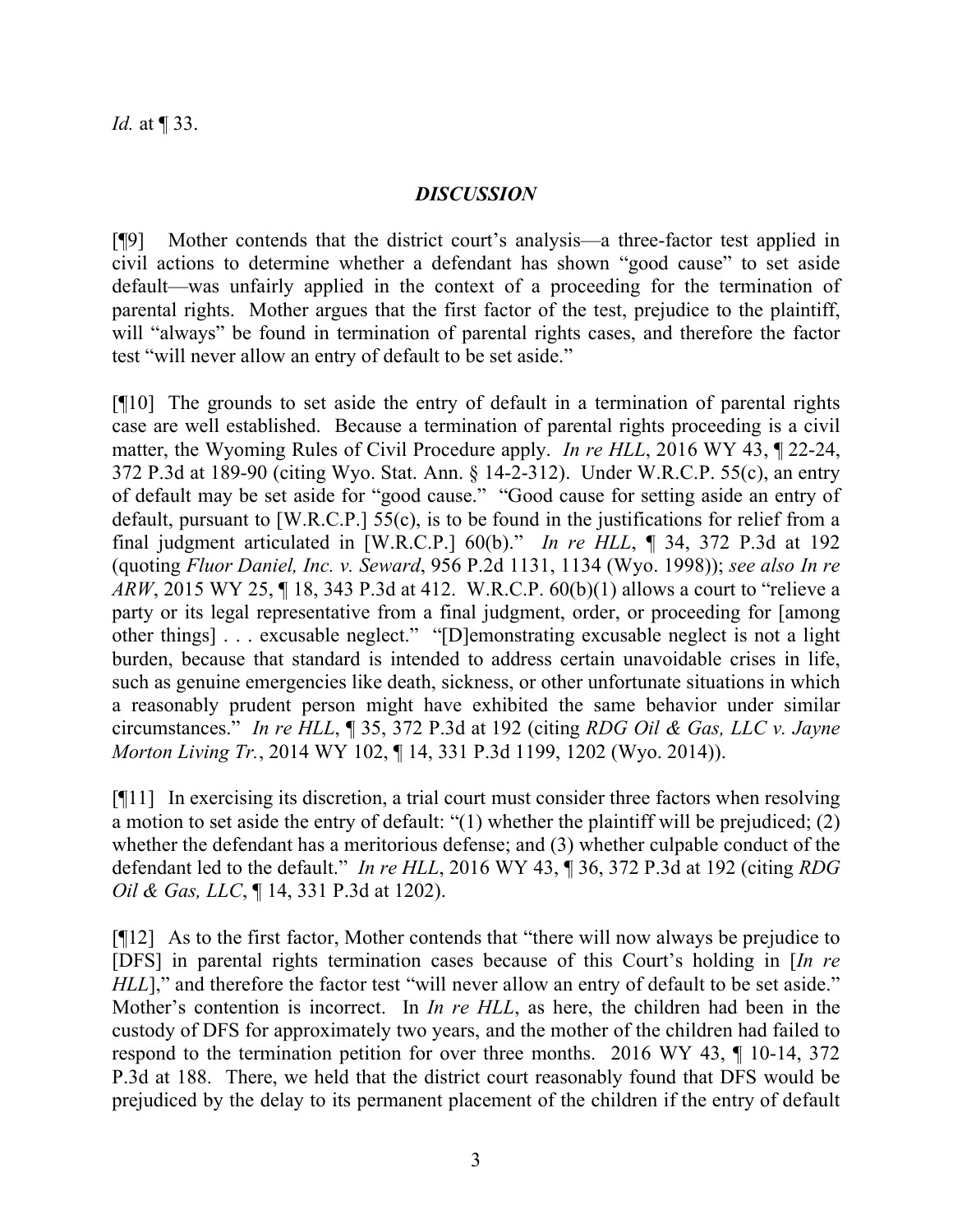were set aside. *Id.* at ¶ 37, 372 P.3d at 192. This does not mean that a district court, exercising its discretion, must necessarily weigh this factor against the defaulting parent.

[¶13] Further, prejudice to plaintiff is only one of three factors to be considered by the district court. When applying a factor test, "[n]o single factor is dispositive of the issue, and the ultimate determination under a factor test rule is made by weighing or balancing the conclusions on the individual factors against one another." Michael R. Smith, *Advanced Legal Writing: Theories and Strategies in Persuasive Writing* 66 (3d ed. 2013). "Some factors may favor one conclusion, while other factors favor a different conclusion. The final determination depends on which conclusion has the strongest support when all of the factors are considered together." *Id.* In *In re HLL*, the district court did not rest its decision on the first factor alone. 2016 WY 43, ¶ 37, 372 P.3d at 192-93. Because it considered the three factors before determining that the mother had not established good cause, we held that the district court exercised sound discretion in denying the mother's motion to set aside the entry of default. *Id.* at ¶¶ 37-38, 372 P.3d at 192-93.

[¶14] Here, the record shows that the district court weighed all three factors to find that Mother did not show excusable neglect or other good cause to set aside the entry of default. In its Findings of Fact, Conclusions of Law and Order Regarding Motion for Order to Set Aside Entry of Default, the district court stated:

> 17. In analyzing the requirement of good cause for setting aside an entry of default, the Wyoming Supreme Court has found that the factors described in Wyoming Rule of Civil Procedure 60(b) are relevant to a determination of whether good cause exists. *Halberstam v. Cokeley*, 872 P.2d 109, 111 (Wyo. 1994).

> > A three-factor test has been applied to determine whether a motion under Rule 60(b) should be granted. These factors have also been applied to determine if the "good cause" standard of Rule 55(c) has been met. The three factors to be considered are whether: (1) the plaintiff will be prejudiced if the judgment is set aside; (2) the defendant has a meritorious defense; and (3) culpable conduct on the part of the defendant led to the default. (internal citations omitted).

*Id.*

18. The Wyoming Supreme Court has recognized that [DFS] is indeed prejudiced by delaying permanency for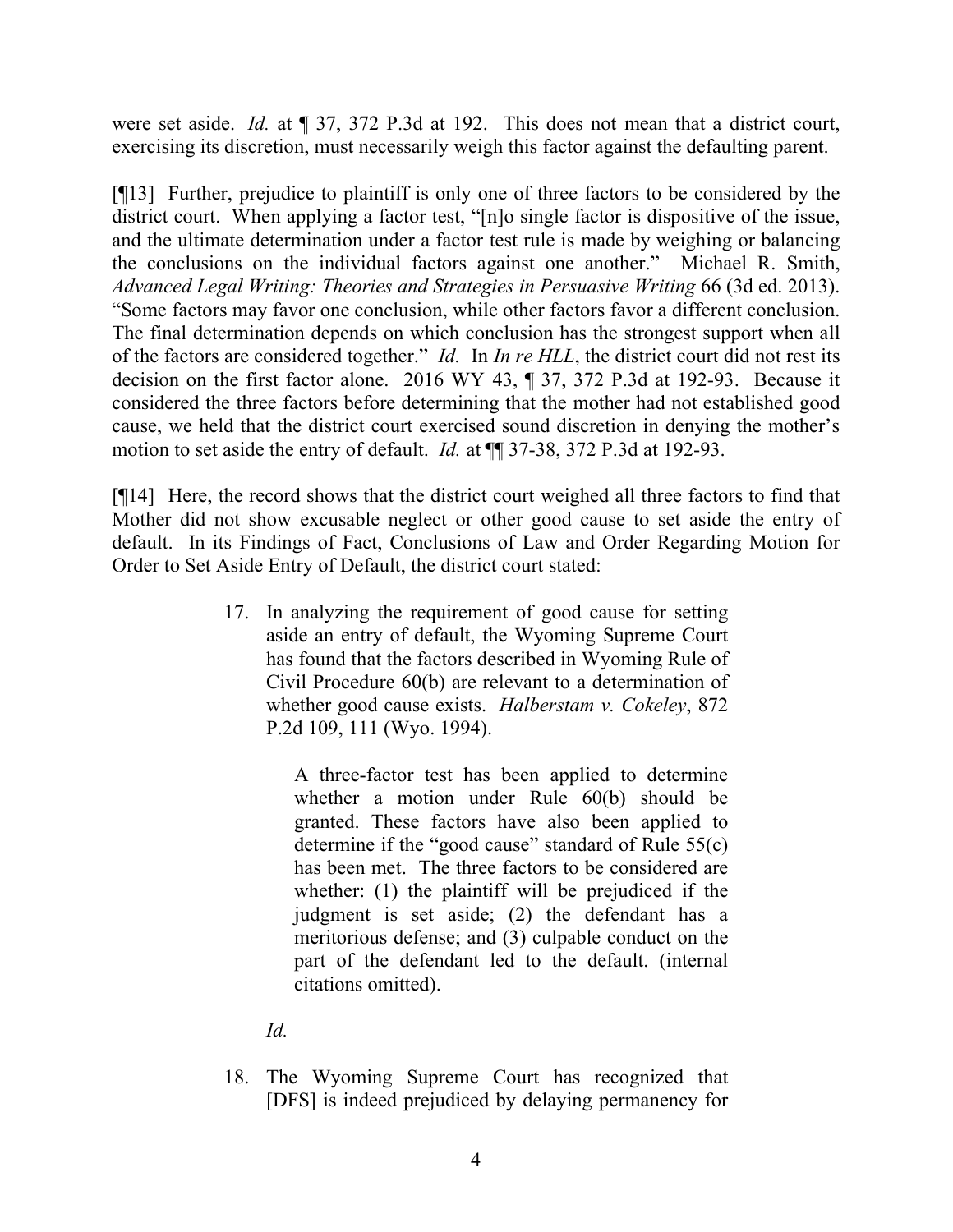minor children. *CLB v. State, Dep't of Family Servs. (In re HLL)*, 2016 WY 43, ¶ 37, 372 P.3d 182, 192 (Wyo. 2016). The only delay in permanency for the children is resolving Respondent Hurd's parental rights as the Court has terminated the fathers' rights in this case. Any further delay in this proceeding delays ultimate permanency for the minor children. The minor children have been in [DFS's] custody for over eight hundred (800) days.

- 19. Respondent Hurd has not presented anything in her request to set aside the default or her answer to the petition to indicate that she has a meritorious defense to the substantive allegations in the petition.
- 20. Respondent Hurd's culpable conduct led to the entry of default against her. "Ignorance of the law or rules of procedure does not justify relief from an entry of default." *Multiple Resort Ownership Plan, Inc. v. Design-Build-Manage, Inc.*, 45 P.3d 647, 652 (Wyo. 2002) (internal citations omitted).
- . . . .
- 27. Respondent Hurd's failure to contact [her attorney in the juvenile matter], another attorney, or the Court, until some One Hundred (100) days after [DFS] served her with the termination petition is not excusable neglect. Respondent Hurd did not act as a reasonably prudent person under the circumstances.
- 28. The entry of default against Respondent Hurd should not be set aside.

[¶15] We find that the district court exercised sound judgment to deny Mother's motion. The district court properly applied the Wyoming Rules of Civil Procedure and reasonably considered the three factors before making its determination. First, as in *In re HLL*, DFS would be prejudiced by the delay to the permanent placement of the children. Second, Mother did not assert a meritorious defense to the substantive allegations that she was unfit to care for the children and returning the children to her care would jeopardize their health and safety—nor could she: Mother had a significant history of substance abuse and continued to use methamphetamine throughout the juvenile neglect case; since August 2011, the children had been in Mother's care for only one month, at which time they were